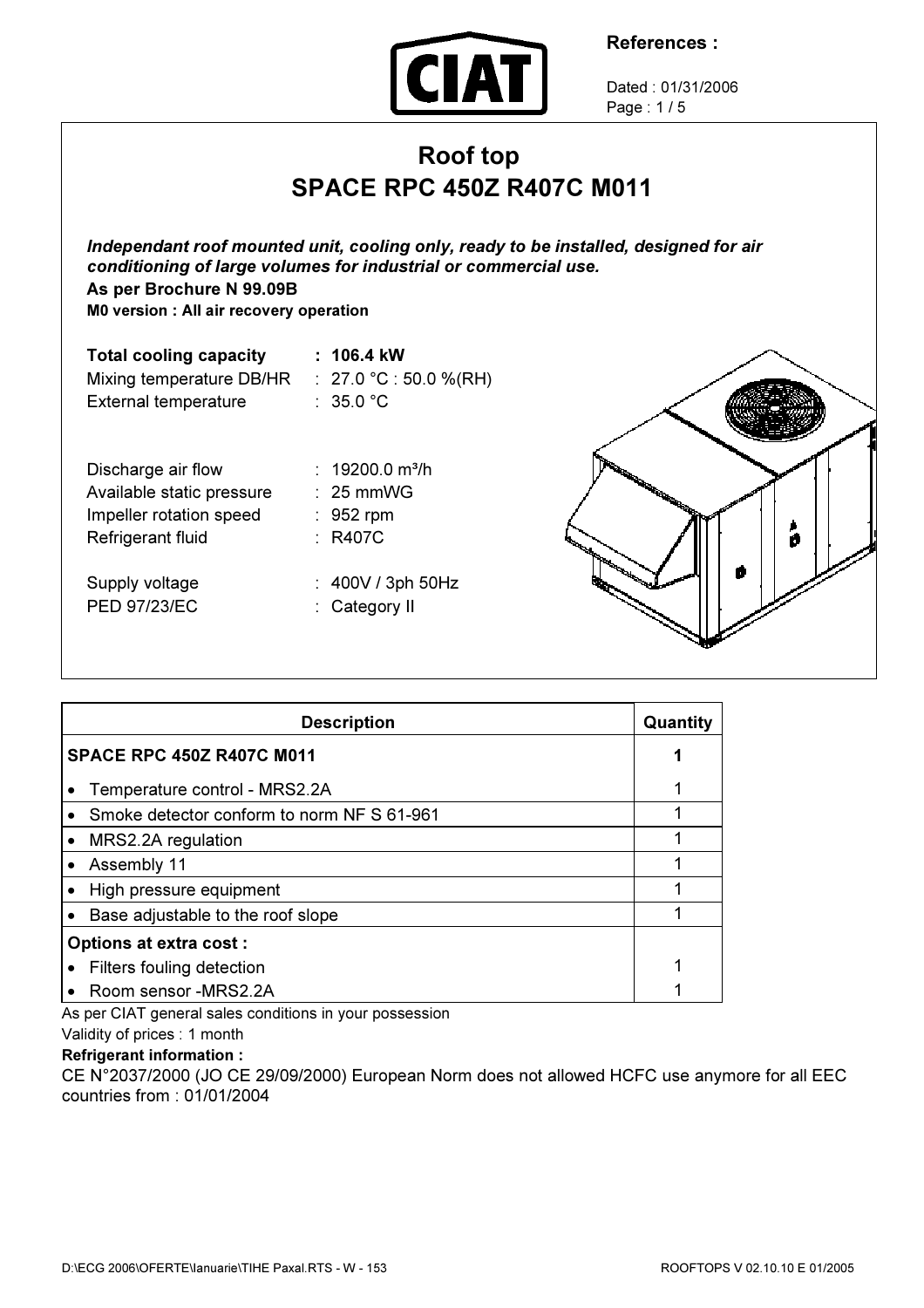



Dated : 01/31/2006 Page : 2 / 5

# COMPLETE PERFORMANCES ROOF TOP SPACE RPC 450Z R407C M011

| <b>Refrigerant fluid</b><br>Number of refrigerant circuit(s)<br>Number of hermetic compressor(s)<br>Capacity control 2 stage(s)                                                                                                                      | : R407C<br>: 2<br>: 4<br>$: 100 - 50 - 0 %$                                                                                  |
|------------------------------------------------------------------------------------------------------------------------------------------------------------------------------------------------------------------------------------------------------|------------------------------------------------------------------------------------------------------------------------------|
| <b>SUMMER OPERATION</b><br>Total refrigerant output supplied<br>Sensible refrigerant output supplied<br>Total absorbed output<br>Return air temperature db/hr<br>Mixing temperature db/hr<br>Discharge temperature db<br><b>External temperature</b> | : 106.4 kW<br>$: 83.8$ kW<br>: 47.8 kW<br>: 27.0 °C; 50.0 %(RH)<br>: 27.0 °C; 50.0 %(RH)<br>13.6 $^{\circ}$ C<br>: $35.0 °C$ |
| SN90050<br><b>AIR HANDLING UNIT</b><br>Discharge air flow<br>Fresh air flow<br>Duct available static pressure<br>Motor(s) absorbed power<br>Fan rotation speed<br><b>Filter thickness</b><br>Efficiency                                              | : $19200.0 \text{ m}^3/h$<br>: $0.0 \text{ m}^3/h$<br>$: 25$ mmWG<br>$: 7.50$ kW<br>$: 952$ rpm<br>: 25<br>$:$ G3            |
| <b>EXTERNAL SECTION</b><br>Number of propeller fan(s)<br>Air flow<br>Unitary motor power<br>Rotation speed                                                                                                                                           | $\therefore$ 2<br>: $40000.0$ m <sup>3</sup> /h<br>$: 1.45$ kW<br>: 880 rpm                                                  |
| Supply voltage<br>Maximum nominal current (except electrical heater : 118.3 A<br><b>Starting current</b>                                                                                                                                             | : 400V / 3ph 50Hz<br>185 A                                                                                                   |

#### SELECTED MOUNTED M011 Recovery - Discharge Mx wy denomination I = Discharge M0 : Standard R = Recovery w : Recovery air direction (0 / 1) 십  $\overline{\mathbb{G}}$ y : Discharge air direction (0 / 1)  $E = Air extraction$ N = Fresh air

| <b>DIMENSIONS AND WEIGHT</b> |                   |                            |                     |  |  |  |  |
|------------------------------|-------------------|----------------------------|---------------------|--|--|--|--|
| Length : $4,756$ mm          | Width: $2.222$ mm |                            | Height : $1,661$ mm |  |  |  |  |
| Empty weight : $1,852$ kg    |                   | Operating weight: 1,852 kg |                     |  |  |  |  |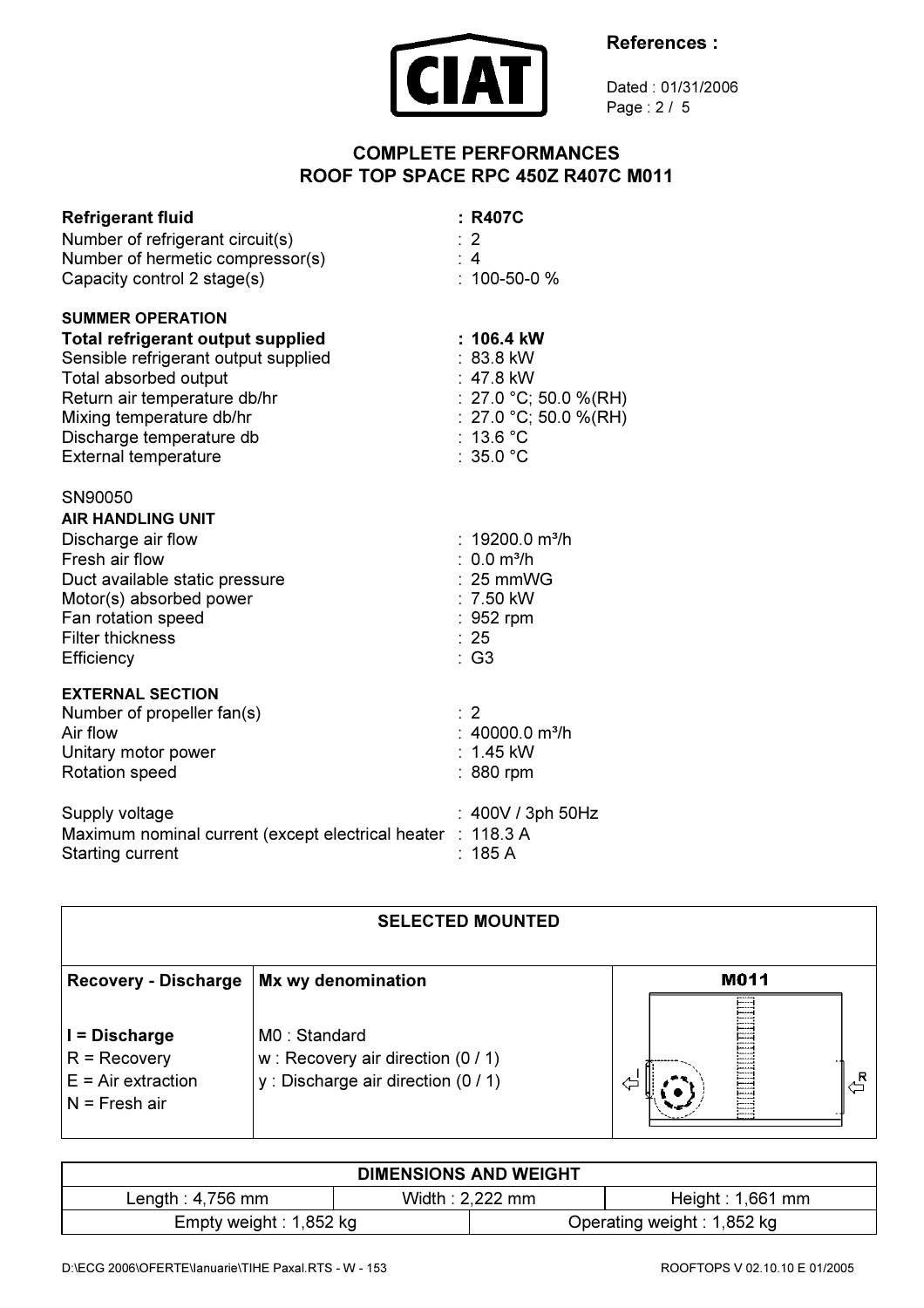

Dated : 01/31/2006 Page : 3 / 5

# TECHNICAL DESCRIPTION ROOF TOP SPACE

Unit in accordance with directives :

- Machines (89/37 CEE modified)
- CEM (89/336 CEE) 92/31 CEE 93/68 CEE
- 73/23 CEE 93/68CEE

• PED 97/23/EC : Category II

- Unit in accordance with norms :
	- $FN 60-204 FN 378-2$

### MAIN COMPONENTS

Unit with propeller or Scroll hermetic compressor(s) (for the sizes 185& 376) MANEUROP Internal protection of windings

Oil crankcase heater

Thermostatic expansion valve

Dryer

Cycle reverse valve (IPC)

Pressure pick-ups for HP and LP manometers

Anticorrosion casing in galvanized sheet metal covered with polyester and varnish base lacquer Removable electrical panel and filter access panels

External and internal coil with undulated aluminium fins and copper tube

Centrifugal discharge fan driven by motor on adjustable seat and belts and pulleys transmission

Propeller external fans ZIEHL6ABEGG with protection grilles

Filters G3 (standard) with metal frame, M1 fire classification

Main safety switch

Protections offans and circuits by circuit breakers

Electrical panel with wiring under channel, conform to norms NF C15100 and EN 60204

Acoustic cover(s) on compressor( s)

Automatic rocking of condenser fan low speed to high speed as a function of the condensing pressure.

# AVAILABLE VERSIONS

Version M0 : All recovery air operation

MT version : Fixed fresh air introduction register

MS version : Motorized fresh air introduction register for free cooling operation

MA version : Motorized fresh air introduction register for free cooling operation + axial recovery fan and extraction register for room over-pressure control

Version MC : Motorized fresh air introduction register for free cooling operation + recovery centrifugal fan and motorized extraction register for room overpressure control.

# CONTROL SYSTEM MRS2.2A

Control

- Heating, cooling, free colling, extraction, air quality regulation
- Anti-short cycle
- Defrosting (IPC)
- Economizer (free cooling) by temperature or enthalpy comparison
- Discharge temperature control in cooling mode
- Anti-frost protection of premises
- Unoccupancy, setting lowering, shedding functions

#### Communication

#### Control and display panel visible from outside by a port hole

- Access to parameters
- Settings modification
- Controls, run-stop, heating, cooling
- Permanent display of air temperature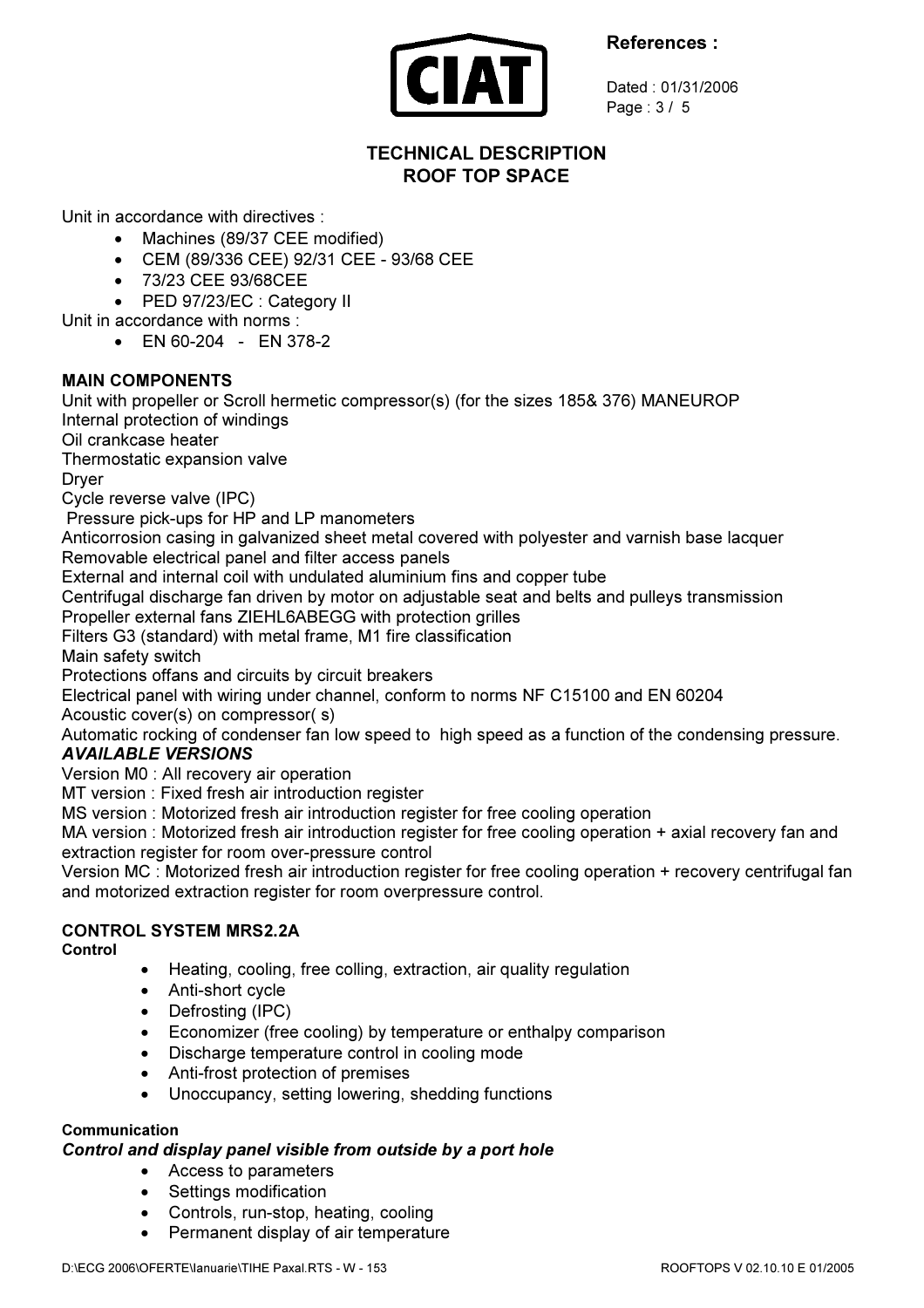

Dated : 01/31/2006 Page : 4 / 5

- Visualization via red, green and orange display lights of all the fault and operating status
- Lamps test

# Available remote controls terminal box

- Run-Stop
- Unoccupancy
- Drift of settings
- Cooling, heating
- **Shedding**
- Teledisplay terminal box
	- Main faults
	- Filters fouling

#### Other characteristics

- Faults memorization in case of cut supply
- Anti-lightening protection

# AVAILABLE MRS OPTIONS (cf if options retained page 2 or 3 of the offer)

- Temperature comparison : free cooling operation by temperature comparison
- Enthalpy comparison : free cooling operation by enthalpy comparison
- Room air quality sensor : Fresh air introduction modulation as a function of CO2 ratio in the room (not compatible with the enthalpy comparison option)
- Duct air quality sensor : Modulation of fresh air introduction as a function of CO2 ratio at intake (not compatible with enthalpy comparison option)
- Remote control kit :

Control can be carried off course up to 1200 m and will allow :

Run/Stop.

Visualization of the operating status

Temperatures reading at intake or in the room and setting modification

- Room sensor kit : positioned in the room, it replaces the sensor mounted at intake
- Programming clock : it allows a daily an weekly programming of the air conditioner operation

# CHARACTERISTICS OF EQUIPMENTS

#### HIGH PRESSURE EQUIPMENT

(factory mounted)

• This equipment permits a fan operation for non standard zones (bigger size transmission and motor).

#### RELEASE INDEPENDANT SMOKE DETECTOR

(Factory mounted)

- D.A.D. conform to norm NF S 61-961
- ATTENTION : the fire regulation for public buildings (art CH38) indicates that for all aif flows above or equal to 10 000 M3/h an independant detector sensitive to smokes must be planned.
- Action : Unit stops, operning of the fresh air damper, return air closes

# FILTERS FOULING DETECTION

• This equipment detects a filter fouling and puts the display at disposition on the terminals. Reverse voltage free contact.

# AMBIENT SENSOR KIT

(Delivered separately, to be mounted on site)

- This sensor will replace the sensor positioned at the air intake.
- For the connection, refer to electrical diagram.